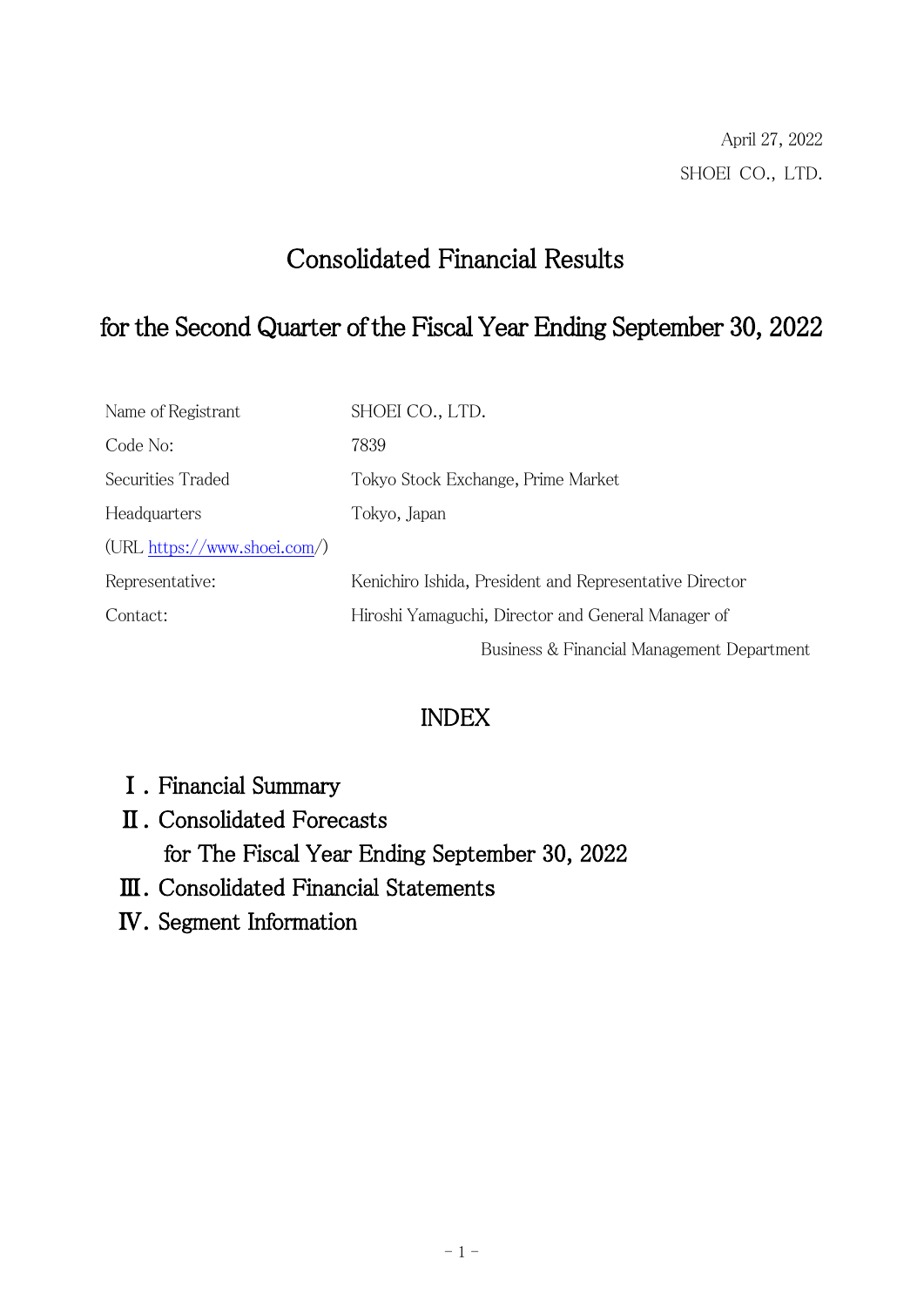#### Ⅰ.Financial Summary

#### 1) Operating Performance

|                                                        | Millions of Yen |                         |      |
|--------------------------------------------------------|-----------------|-------------------------|------|
|                                                        | $Oct.20-Mar.21$ | Oct.21-Mar.22 % Changes |      |
| Net Sales                                              | 10,744          | 13,439                  | 25.1 |
| Operating Income                                       | 2,719           | 3,944                   | 45.0 |
| Ordinary Income                                        | 2,795           | 4,018                   | 43.7 |
| Profit attributable to owners of parent                | 1,929           | 2,714                   | 40.7 |
|                                                        | Yen             |                         |      |
| Per Share Amounts<br>Net Income<br>Net Income, Diluted | 71.86           | 101.21                  |      |

Notes:

1.Earnings (Losses) of Affiliates in Equity Method:

 Millions of Yen Oct.20-Mar. Oct.21-Mar.22

-

-

2.Average Number of Shares Outstanding During The Period (Consolidated):

| Shares |                      |                      |  |
|--------|----------------------|----------------------|--|
|        | <i>Oct.20-Mar.21</i> | <i>Oct.21-Mar.22</i> |  |
|        | 26,848,252           | 26,821,030           |  |

3.Number of Treasury Stocks as of March 31, 2022: 27,648

#### 4.Change of Accounting Method:

(Application of Accounting Standard for Revenue Recognition)

 The Company adopted the "Accounting Standard for Revenue Recognition" (ASBJ Statement No.29, March 31, 2020, hereinafter referred to as the "Accounting Standard for Revenue Recognition") from the beginning of the first quarter of the current fiscal year and recognized revenue when control of promised goods or services is transferred to customers in an amount that is expected to be received in exchange for those goods or services.

 With regard to the application of the Accounting Standard for Revenue Recognition, in accordance with the transitional treatment stipulated in the provisions of paragraph 84 of the Accounting Standard for Revenue Recognition, the cumulative effect of retrospectively applying the new accounting policy prior to the beginning of the first quarter of the current fiscal year was added to or deducted from retained earnings at the beginning of the first quarter of the current fiscal year, and a new accounting policy was applied from the beginning balance of the current fiscal year.

 As a result, there was no effect on the Company's profit and loss for the first quarter of the current fiscal year. In addition, there is no effect on the balance of retained earnings at the beginning of the fiscal year.

#### (Application of Accounting Standard for Fair Value Measurement)

 The Company has applied "Accounting Standard for Fair Value Measurement" (ASBJ Statement No.30, July 4, 2019; hereinafter, "Fair Value Accounting Standards") and others from October 1, 2021. In accordance with the transitional treatment set forth in Article 19 of Fair Value Accounting Standards and Article 44-2 of "Accounting Standard for Financial Instruments" (ASBJ Statement No.10, July 4, 2019), the Company has applied prospectively a new accounting policy prescribed by Fair Value Accounting Standards and others. This has no effect on the quarterly consolidated financial statement.

5.Percentages of net sales, operating income, ordinary income and net income show changes from those in the corresponding period of the previous year.

6. Amounts Less than ¥1 million are omitted.

7.The net income per share is calculated using the weighted average number of shares (excluding treasury stock)during the period.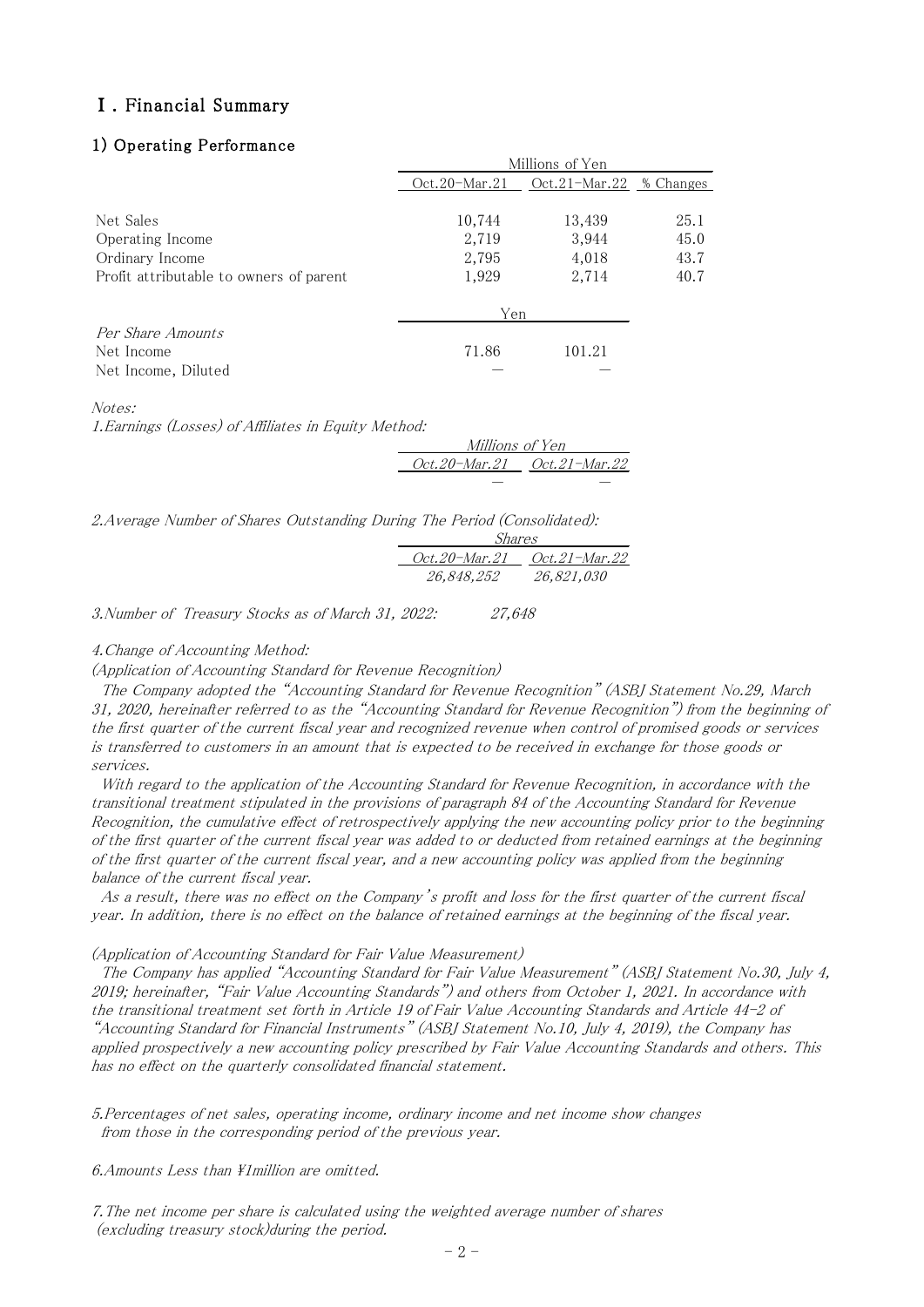#### 2) Financial Position

| Millions of Yen                |        |  |
|--------------------------------|--------|--|
| <i>Mar. 31,22</i><br>Sep.30,21 |        |  |
|                                |        |  |
| 23,778                         | 24,875 |  |
| 18,528                         | 19,095 |  |
|                                |        |  |
| Percentage                     |        |  |
| 77.9%                          | 76.7%  |  |
|                                |        |  |
| Yen                            |        |  |
| 690.91                         | 711.74 |  |
|                                |        |  |

Notes:

1.Number of Shares Outstanding on September 30, 2021 and Mar 31, 2022 (Consolidated):

| Shares     |            |  |  |
|------------|------------|--|--|
| Sep.30,21  | Mar.31,22  |  |  |
| 26,856,858 | 26,856,858 |  |  |

### 3) Scope of Consolidation

| Number of Consolidated Subsidiaries     |  |
|-----------------------------------------|--|
| Number of Non-Consolidated Subsidiaries |  |
| in Equity Method                        |  |
| Number of Affiliates in Equity Method   |  |

### 4) Change in Consolidation During the Period

| Number of Newly Consolidated Subsidiaries |  |
|-------------------------------------------|--|
| Number of Companies Excluded              |  |
| from Consolidation                        |  |
| Number of Subsidiaries and Affiliates     |  |
| Newly Consolidated in Equity Method       |  |
| Number of Companies Excluded from         |  |
| Consolidation in Equity Method            |  |

### Ⅱ.Consolidated Forecasts for The Fiscal Year Ending September 30, 2022

|                      | Millions of Yen |
|----------------------|-----------------|
|                      | $Oct.21-Sep.22$ |
|                      |                 |
| Net Sales            | 26,430          |
| Operating Income     | 6,620           |
| Ordinary Income      | 6,630           |
| Net Income           | 4,720           |
|                      | Yen             |
|                      |                 |
| Net Income Per Share | 176.00          |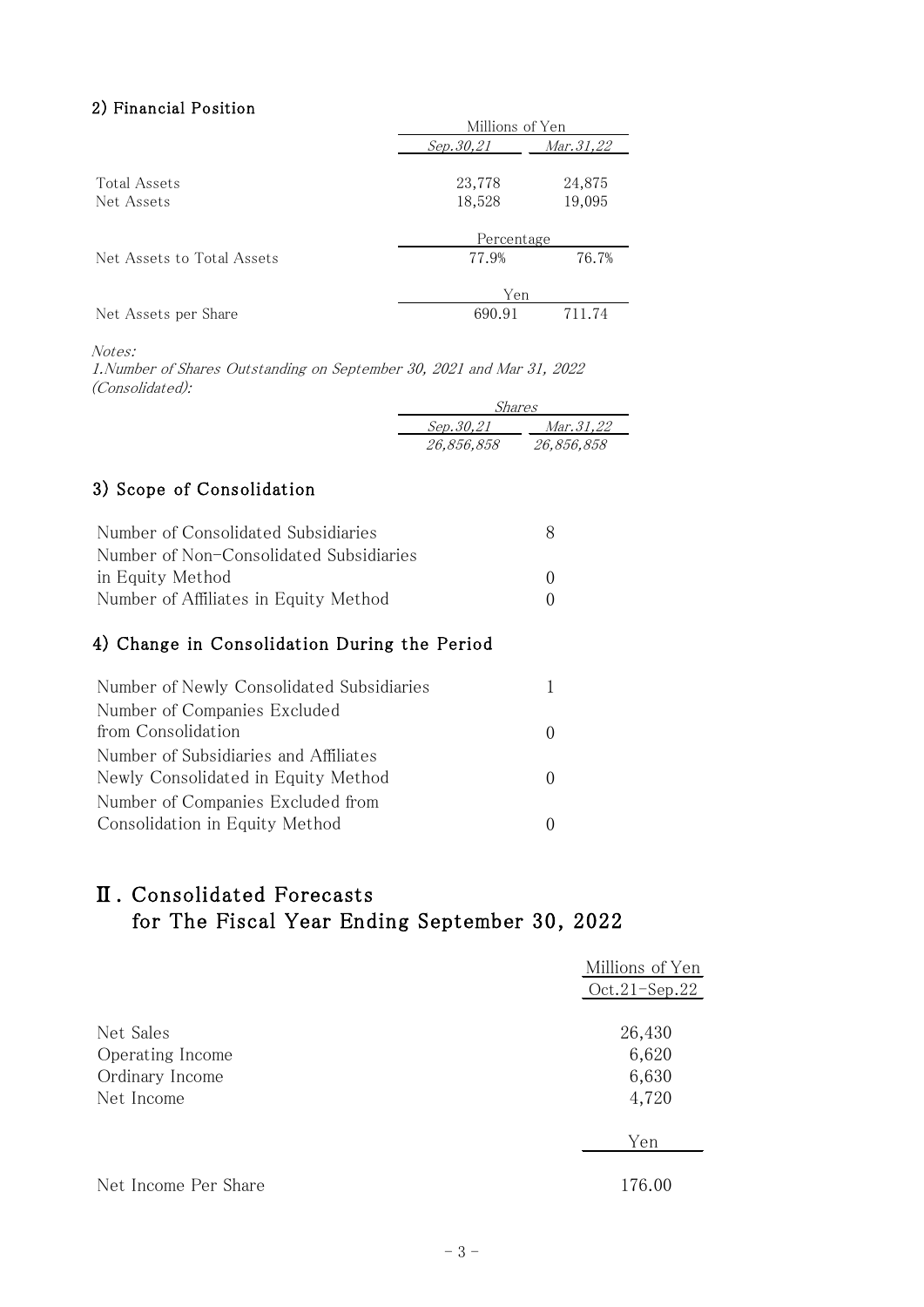## Ⅲ.Consolidated Financial Statements Consolidated Statements of Income

Six months ended March 31, 2021 Six months ended March 31, 2022 Net sales  $10,744,377$   $13,439,504$ Cost of sales 6,318,291 7,353,643 Gross profit 6,085,860 6,085,860 6,085,860 6,085,860 6,085,860 6,085,860 6,085,860 6,085,860 6,085,860 6,085,860 6,085,860 6,085,860 6,085,860 6,085,860 6,085,860 6,085,860 6,085,860 6,085,860 6,085,860 6,085,860 6,085,860 Selling, general and administrative expenses 1,706,223 2,140,986 Operating profit 3,944,873 3,944,873 Non-operating income Interest income 548 144 Foreign exchange gains 62,424 Insurance claim income  $1,740$  -Subsidy income 8,907 Other  $9,140$  5,389 Total non-operating income  $78,955$  76,865 Non-operating expenses Interest expenses 2,696 3,179 Other  $582$  171 Total non-operating expenses 3, 378 3, 378 3, 351 Ordinary profit 2,795,538 4,018,387 Extraordinary income Gain on sale of non-current assets  $1,422$  51 Total extraordinary income 51 Profit before income taxes 2,796,961 4,018,439 Income taxes – current 1,319,366 124 1,319,366 Income taxes - deferred  $-98,354$  -15,414 Total income taxes 1,303,952 Profit 1,929,191 2,714,487 Profit attributable to non-controlling interests  $-$ Profit attributable to owners of parent 1,929,191 2,714,487

(Thousands of yen)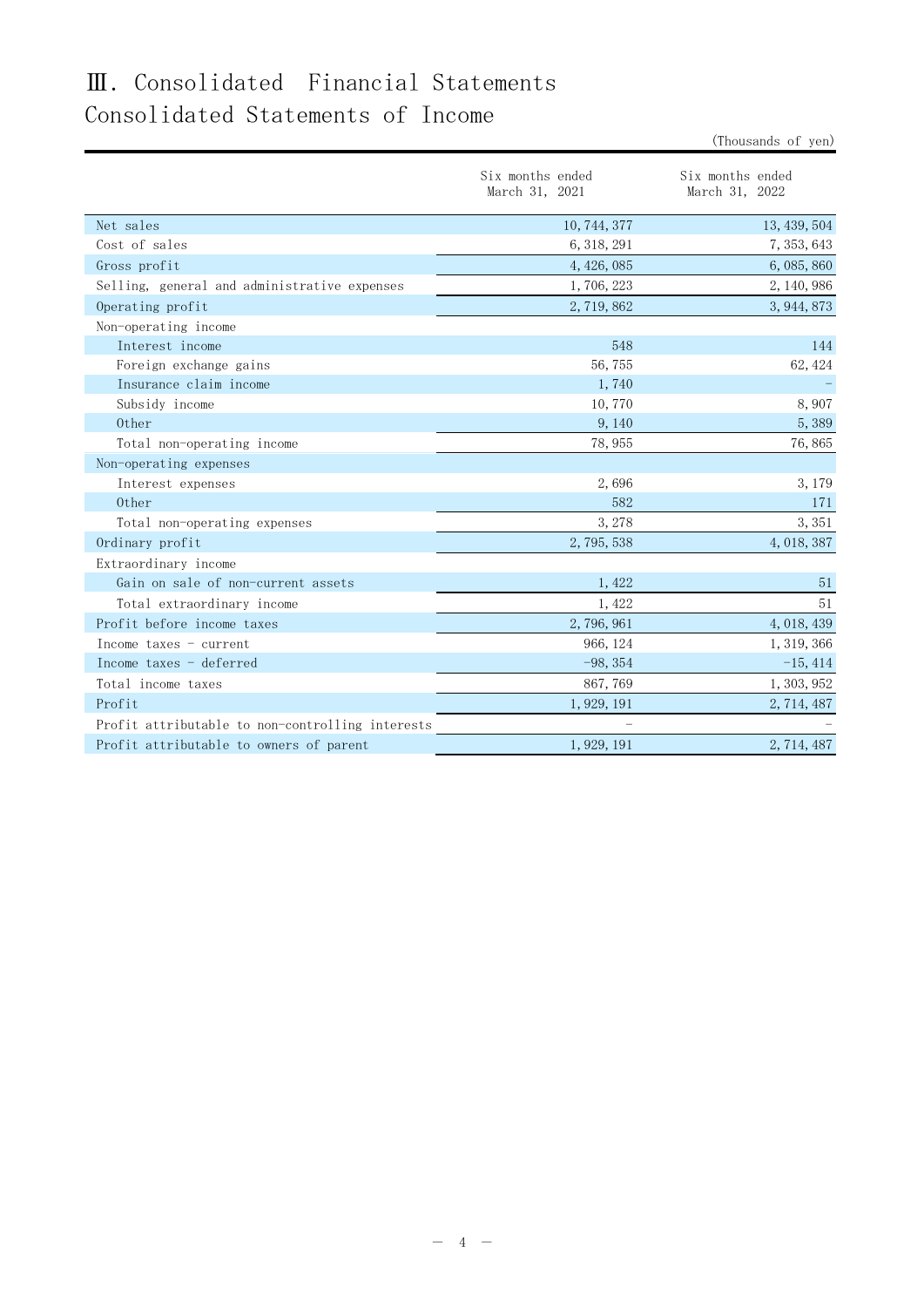# Consolidated Statements of Comprehensive Income

(Thousands of yen)

|                                                                                | Six months ended<br>March 31, 2021 | Six months ended<br>March 31, 2022 |
|--------------------------------------------------------------------------------|------------------------------------|------------------------------------|
| Profit                                                                         | 1, 929, 191                        | 2, 714, 487                        |
| Other comprehensive income                                                     |                                    |                                    |
| Foreign currency translation adjustment                                        | 200, 406                           | $-12, 321$                         |
| Remeasurements of defined benefit plans, net<br>of tax                         | 14, 301                            | 17,847                             |
| Total other comprehensive income                                               | 214, 707                           | 5,525                              |
| Comprehensive income                                                           | 2, 143, 898                        | 2, 720, 013                        |
| Comprehensive income attributable to                                           |                                    |                                    |
| Comprehensive income attributable to owners<br>of parent                       | 2, 143, 898                        | 2, 720, 013                        |
| comprehensive<br>Quarterly<br>income<br>for<br>$non-$<br>controlling interests |                                    |                                    |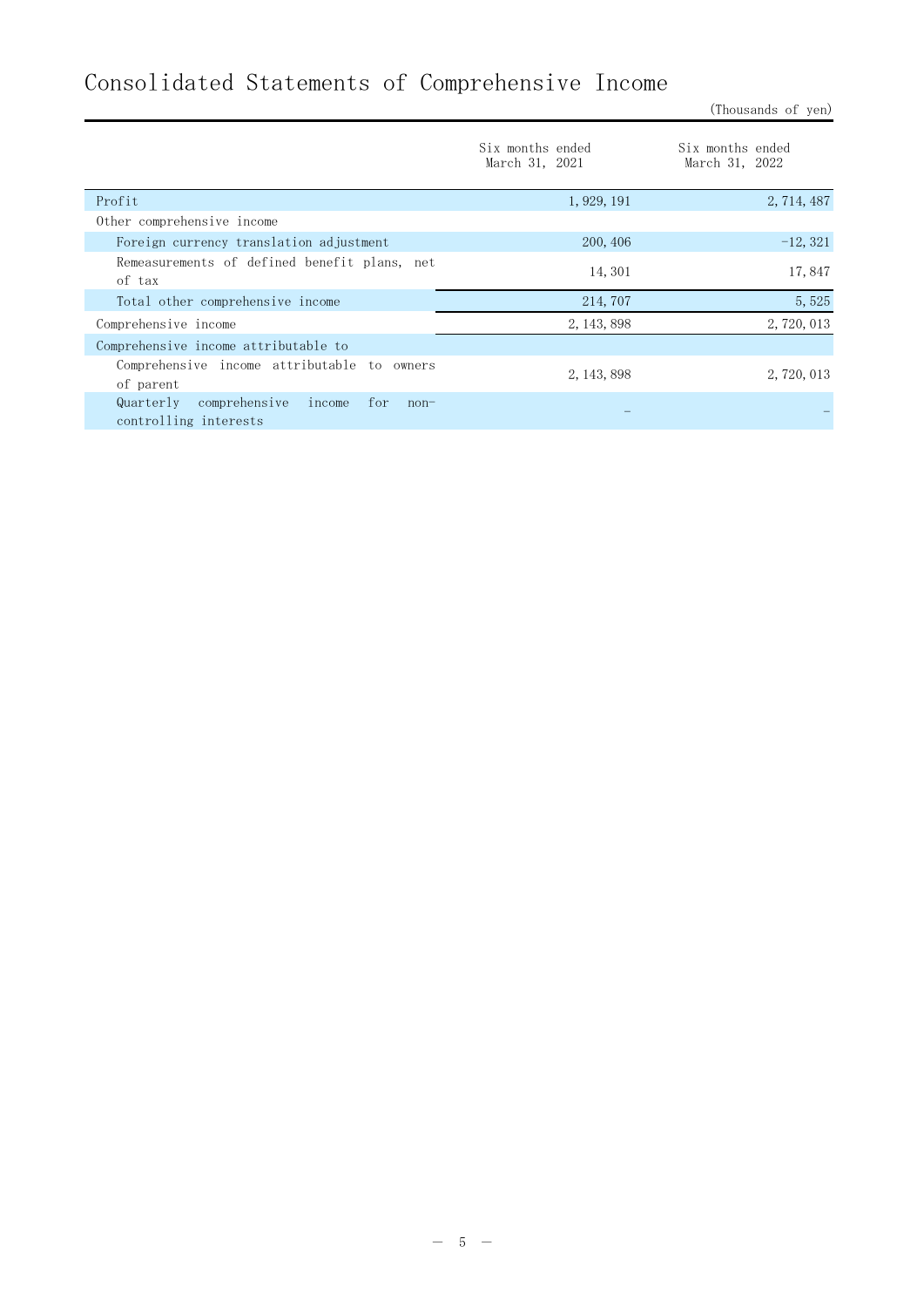|                                           | As of September 30, 2021 | As of March 31, 2022 |
|-------------------------------------------|--------------------------|----------------------|
| Assets                                    |                          |                      |
| Current assets                            |                          |                      |
| Cash and deposits                         | 11, 426, 062             | 10, 726, 554         |
| Notes and accounts receivable - trade     | 2, 393, 715              | 2, 742, 813          |
| Merchandise and finished goods            | 1,646,080                | 2, 362, 530          |
| Work in process                           | 999, 435                 | 1, 300, 523          |
| Raw materials and supplies                | 1,038,084                | 1, 041, 138          |
| 0ther                                     | 1, 353, 487              | 1, 226, 993          |
| Allowance for doubtful accounts           | $-2,623$                 | $-2,486$             |
| Total current assets                      | 18, 854, 243             | 19, 398, 066         |
| Non-current assets                        |                          |                      |
| Property, plant and equipment             |                          |                      |
| Buildings and structures                  | 3, 725, 216              | 3, 975, 331          |
| Accumulated depreciation                  | $-2, 245, 184$           | $-2, 275, 833$       |
| Buildings and structures, net             | 1, 480, 032              | 1,699,497            |
| Machinery, equipment and vehicles         | 3, 948, 169              | 4,026,486            |
| Accumulated depreciation                  | $-2, 726, 108$           | $-2,870,078$         |
| Machinery, equipment and vehicles,<br>net | 1, 222, 060              | 1, 156, 407          |
| Tools, furniture and fixtures             | 4, 883, 954              | 5,000,108            |
| Accumulated depreciation                  | $-4,608,737$             | $-4, 704, 713$       |
| Tools, furniture and fixtures, net        | 275, 217                 | 295, 394             |
| Land                                      | 215, 959                 | 221, 196             |
| Leased assets                             | 83, 121                  | 83, 121              |
| Accumulated depreciation                  | $-20,780$                | $-29,092$            |
| Leased assets, net                        | 62, 341                  | 54,028               |
| Construction in progress                  | 279, 025                 | 602, 589             |
| Right-of-use assets                       | 339, 993                 | 324, 875             |
| Total property, plant and equipment       | 3, 874, 629              | 4, 353, 990          |
| Intangible assets                         | 116, 126                 | 123,863              |
| Investments and other assets              |                          |                      |
| Deferred tax assets                       | 520, 300                 | 527,789              |
| 0ther                                     | 412,896                  | 472, 011             |
| Total investments and other assets        | 933, 197                 | 999, 800             |
| Total non-current assets                  | 4, 923, 953              | 5, 477, 654          |
| Total assets                              | 23, 778, 196             | 24, 875, 721         |

# Consolidated Balance Sheets

(Thousands of yen)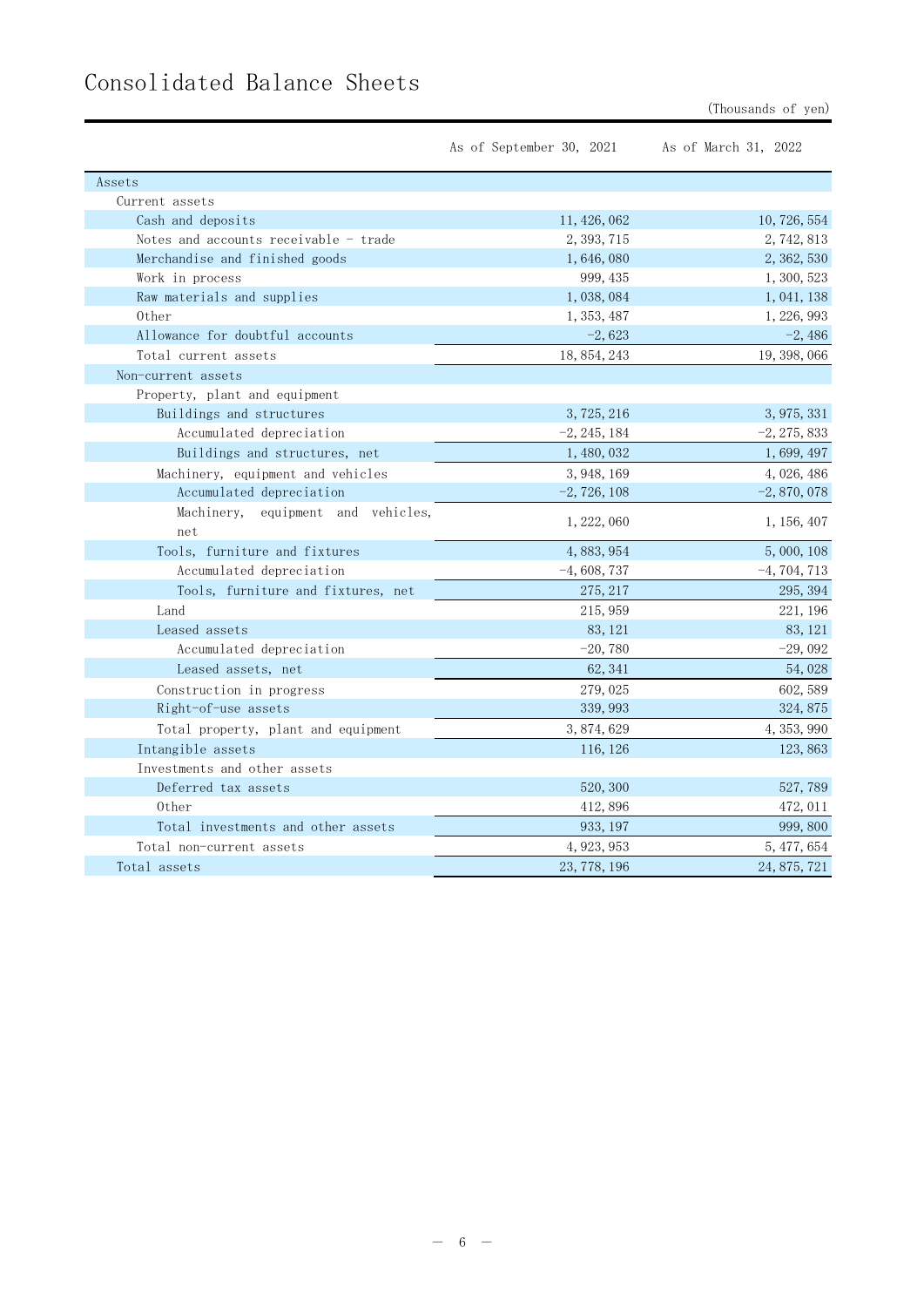|                                                          | As of September 30, 2021 | As of March 31, 2022 |
|----------------------------------------------------------|--------------------------|----------------------|
| Liabilities                                              |                          |                      |
| Current liabilities                                      |                          |                      |
| Accounts payable $-$ trade                               | 728,056                  | 1, 399, 526          |
| Lease obligations                                        | 66,379                   | 65, 143              |
| Accounts payable - other                                 | 450,039                  | 369, 640             |
| Income taxes payable                                     | 1,098,818                | 1, 278, 175          |
| Provision for bonuses                                    | 271,500                  | 288, 900             |
| 0ther                                                    | 1, 291, 700              | 1, 185, 610          |
| Total current liabilities                                | 3, 906, 495              | 4, 586, 996          |
| Non-current liabilities                                  |                          |                      |
| Lease obligations                                        | 339, 022                 | 319, 910             |
| Retirement benefit liability                             | 833, 740                 | 783, 745             |
| Asset retirement obligations                             | 41, 455                  | 41, 492              |
| 0ther                                                    | 128,674                  | 48, 194              |
| Total non-current liabilities                            | 1, 342, 892              | 1, 193, 343          |
| Total liabilities                                        | 5, 249, 387              | 5,780,339            |
| Net assets                                               |                          |                      |
| Shareholders' equity                                     |                          |                      |
| Share capital                                            | 1, 421, 929              | 1, 421, 929          |
| Capital surplus                                          | 418,773                  | 418, 773             |
| Retained earnings                                        | 17, 290, 836             | 17, 797, 034         |
| Treasury shares                                          | $-187, 202$              | $-132, 353$          |
| Total shareholders' equity                               | 18, 944, 337             | 19, 505, 384         |
| Accumulated other comprehensive income                   |                          |                      |
| Foreign currency translation adjustment                  | $-210,606$               | $-222,927$           |
| Remeasurements of defined benefit plans                  | $-222,924$               | $-205,077$           |
| Total<br>accumulated<br>other<br>comprehensive<br>income | $-433,531$               | $-428,005$           |
| Non-controlling interests                                | 18,003                   | 18,003               |
| Total net assets                                         | 18, 528, 809             | 19, 095, 381         |
| Total liabilities and net assets                         | 23, 778, 196             | 24, 875, 721         |